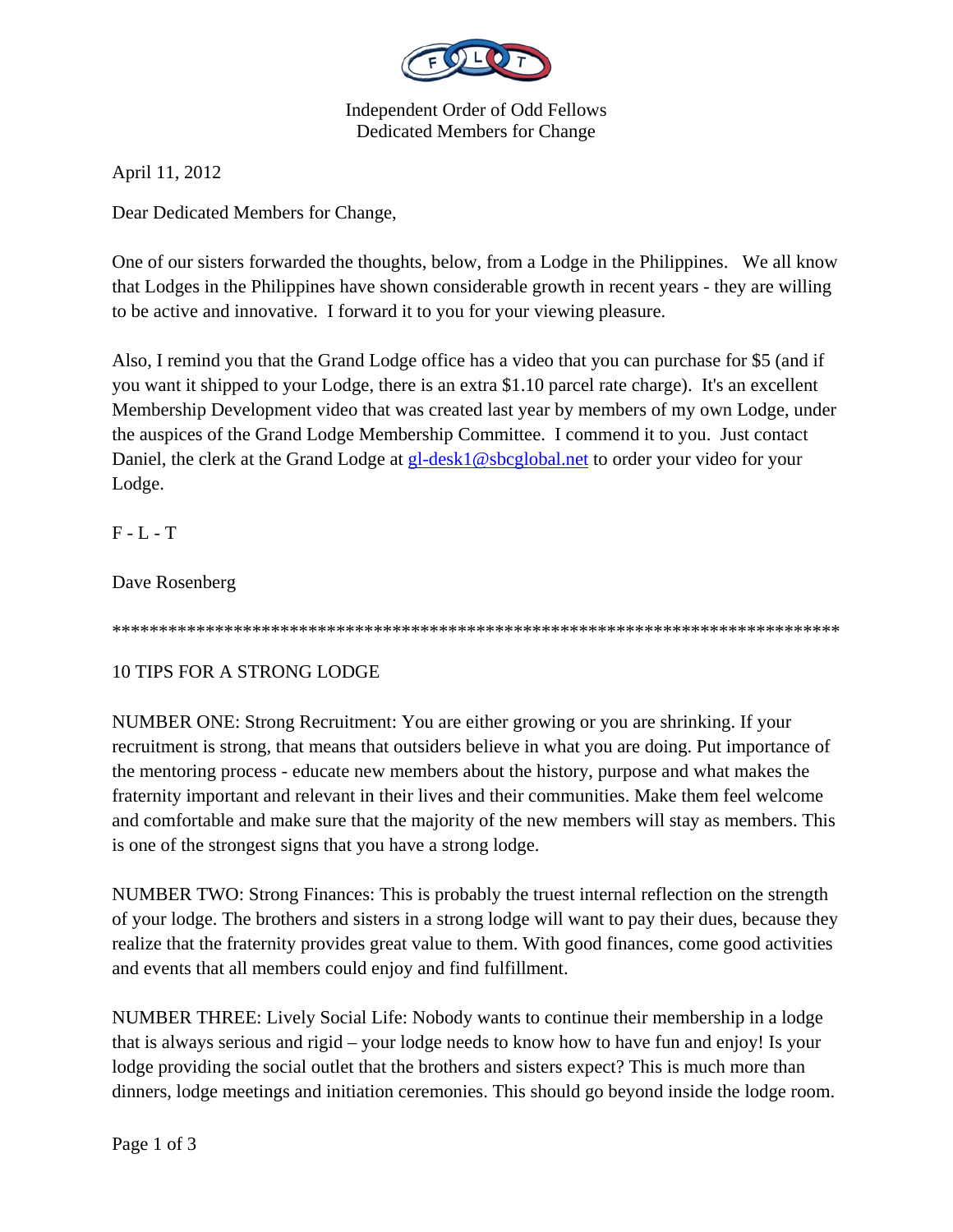

Independent Order of Odd Fellows Dedicated Members for Change

Organize social activities that invite people from the community – both members and nonmembers alike. Strong lodges have countless events that ensure the morale stays high.

NUMBER FOUR: Create Leaders: Does your lodge develop new leaders or you just allow younger and newer members to just sit beside and feel useless? Every new member should be trained to be a leader from the very start they have become members - give them responsibility, elect and appoint them in lodge positions and do not be afraid to step back while supporting them behind the scenes. Seniority is not good, mentoring is better. The easiest way to see if your lodge is producing leaders is by seeing that younger and newer members take on roles and leadership positions not just in the lodge but in the community. Strong Lodges have leaders all over the city or town, not just in the lodge room.

NUMBER FIVE: Active Community Service: Strong lodges are active in community service because they want to make a difference, not because they are forced to participate. Make the community service events fun, and the brothers and sisters, as well as community members who can be potential members, will want to show up to do their part.

NUMBER SIX: Clean and Well-maintained Lodge Hall: The Lodge Hall is a reflection of how strong the fraternity is. This is a lodge's most prized possession. Strong Lodges take great pride in their Lodge Hall or Building's appearance. Let your lodge be of service to its members and community. Make your lodge a place where community people and members will feel welcome and comfortable - a place where people could spend their spare time and enjoy the camaraderie.

NUMBER SEVEN: Active Senior and New Members' Involvement: When older brothers or sisters disappear, the lodge will lose its wisdom and knowledge. When younger brothers and sisters disappear, the lodge will lose its hope for the future and the possibility of innovation. Oftentimes, the lodge blames members who leave for being the problem but it is actually the lodge that is the problem. The fraternity must cater to all its members, not just the younger or older ones. After holding the top position in the lodge, encourage senior or older members to still stay involved and supportive to the younger ones. Have programs in place that the older and younger brothers want to be a part of, and as a result, the most experienced brothers remain active in the fraternity while the younger ones will also stay. Strong Lodges should put importance in listening to the ideas of both new and senior members.

NUMBER EIGHT: Positive Reward System :Strong lodges should show appreciation and recognition to their members. It could be better to organize an awarding ceremony every year give away awards of recognition or prizes to the most active member every year, the member who arrives the earliest in every meeting and so on. These may just be small certificates or